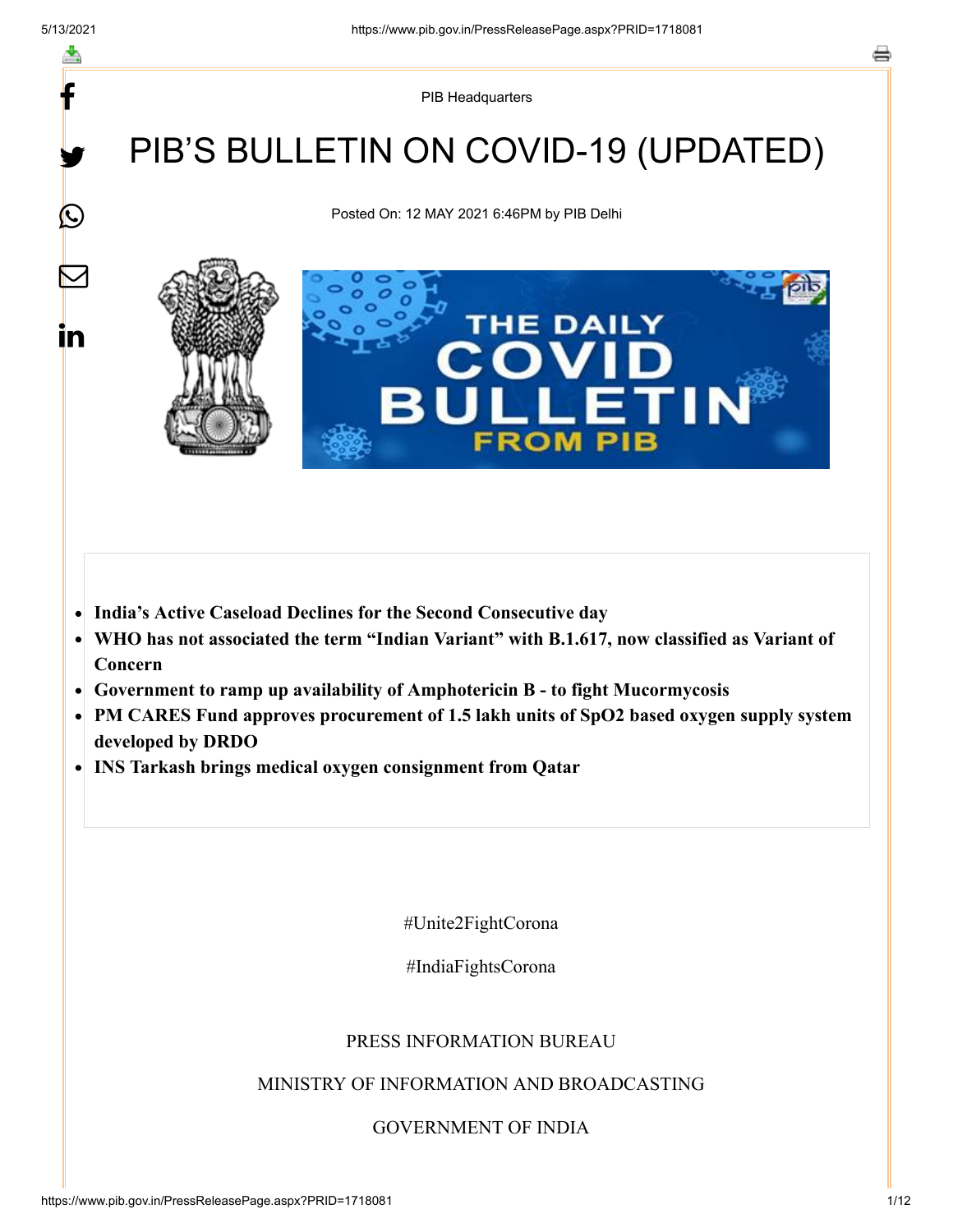y.

 $\bf \Omega$ 

 $\bm{\nabla}$ 

<u>in</u>

5/13/2021 https://www.pib.gov.in/PressReleasePage.aspx?PRID=1718081



\* 'Recovered' and 'Active' bar plots (for states) are to scale; the 'Deaths' plot is NOT to scale

@COVIDNewsByMIB

#### **India's Active Caseload Declines for the Second Consecutive day**

- New Recoveries outnumber Daily New COVID Cases for the Second Consecutive day
- India's Cumulative Vaccination Coverage exceeds 17.5 Crore
- More than 30 lakh beneficiaries of age group 18-44 Vaccinated so far
- The National Recovery Rate is 83.04%. l.
- The National Mortality Rate currently stands at 1.09%.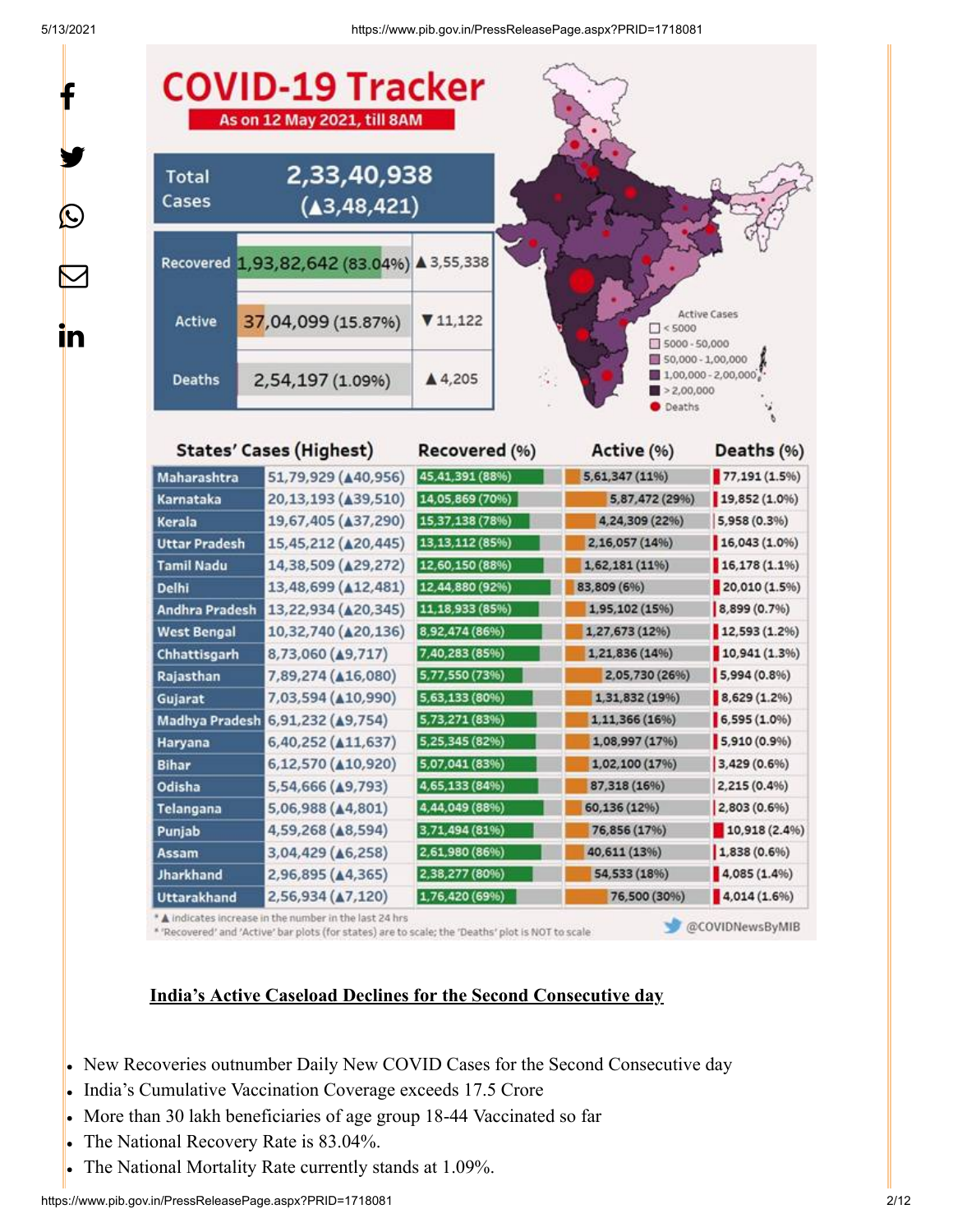For details:<https://pib.gov.in/PressReleasePage.aspx?PRID=1717870>

## **WHO has not associated the term "Indian Variant" with B.1.617, now classified as Variant of Concern**

This is to clarify that WHO has not associated the term "Indian Variant" with the B.1.617 variant of the Coronavirus in its 32 page document.

For Details **[:https://pib.gov.in/PressReleasePage.aspx?PRID=1717876](https://pib.gov.in/PressReleasePage.aspx?PRID=1717876)** M

#### **PM CARES Fund approves procurement of 1.5 lakh units of SpO2 based oxygen supply system in CARES** Fully approximately

PM CARES Fund has accorded sanction for procurement of 1,50,000 units of 'Oxycare' system developed by Defence Research and Development Organisation (DRDO) at a cost of Rs 322.5 crore. Oxycare is a SpO2 based Oxygen Supply System which regulates the oxygen being administered to patients based on the sensed SpO2 levels. Under this sanction, 1,00,000 manual and 50,000 automatic Oxycare systems along with non-rebreather masks are being procured

For Details: <https://pib.gov.in/PressReleasePage.aspx?PRID=1717917>

## **Swift Clearing and Apportioning of Global Aid by Government of India has strengthened Tertiary Medical Care across States and UTs for COVID management**

9,284 Oxygen Concentrators; 7,033 Oxygen Cylinders; 19 Oxygen Generation Plants; 5,933 ventilators/Bi PAP; ~3.44L Remdesivir vials delivered/ dispatched to increase Capacity of States/UTs

For Details: <https://pib.gov.in/PressReleasePage.aspx?PRID=1717923>

### **Ministry of Power takes proactive measures to ensure 24x7 power supply to Oxygen Power Plants in the Country**

In view of the pan India impact of the second wave of corona virus pandemic across the country and the manifold rise in oxygen demand for both medical facilities and for home treatment of patients , the Ministry of Power has undertaken a number of pro-active preventive and remedial measures to ensure that there is uninterrupted power supply to Oxygen Plants by the State Utilities

#### **For Details: <https://pib.gov.in/PressReleasePage.aspx?PRID=1717861>**

#### **Government take steps to ramp up availability of Amphotericin B - to fight Mucormycosis**

A sudden increase in demand has been observed in some states for Amphotericin B which is being actively prescribed by the physicians to patients suffering from Mucormycosis, a post COVID complication. The Government of India is therefore engaging with the manufacturers to ramp up production of the drug. The supply position is expected to improve with extra imports of this drug and increase in its production domestically.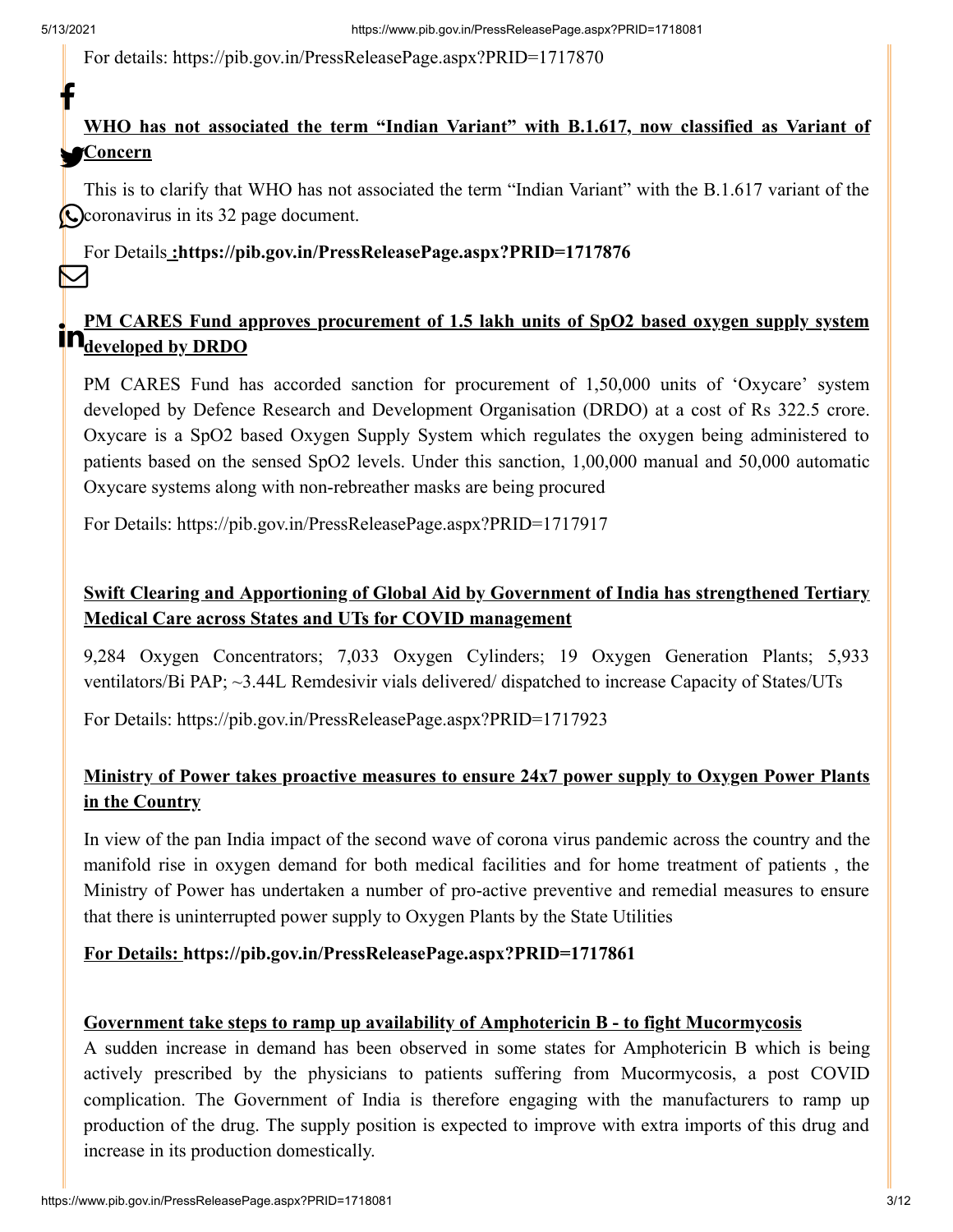t

#### **For Details: <https://pib.gov.in/PressReleasePage.aspx?PRID=1717864>**

## **Shri Piyush Goyal urges the countries to share Covid vaccines liberally with those who are in dire need of it, stating that Global solidarity is the need of the hour**

Shri Piyush Goyal today said that India feels much more comfortable in launching negotiations for a Balanced, Ambitious, Comprehensive, and Mutually Beneficial Agreement on trade & investment protection. Speaking at World Economic Forum's Global Trade Outlook Session, he said that Regional Comprehensive Economic Partnership (RCEP) was not a balanced agreement as it would have hurt India's farmers, our MSMEs, dairy industry and therefore it was prudent for India not to join RCEP.

**For Details : <https://pib.gov.in/PressReleasePage.aspx?PRID=1717962>** 

#### **OPERATION SAMUDRA SETU II - INS TARKASH BRINGS MEDICAL OXYGEN CONSIGNMENT FROM QATAR**

INS Tarkash, with two Liquid Medical Oxygen (LMO) filled (20 MT each) cryogenic containers and 230 Oxygen cylinders embarked, arrived at Mumbai on 12 May 21.

For Details: <https://pib.gov.in/PressReleasePage.aspx?PRID=1718006>

### **Relentless efforts by Indian Air Force & Indian Navy to provide critical COVID-19 medical supplies**

Indian Air Force (IAF) and Indian Navy (IN) continue to work round the clock to provide oxygen and other medical supplies to the civil administration to tackle the current COVID-19 situation in the country. As on early hours of May 12, 2021, the aircraft of IAF airlifted 403 oxygen containers of 6,856 Metric Tonnes (MT)capacity along with other equipment of 163 MT capacity, in 634 sorties from different parts of the country.

For details:<https://pib.gov.in/PressReleasePage.aspx?PRID=1717924>

#### **MNS officers at the forefront in battle against second COVID-19 wave**

Nursing Officers of Military Nursing Service (MNS) are among the health care professionals who are at the forefront in the nation's ongoing fight against the second COVID-19 wave. The officers are deployed at various Armed Forces hospitals to provide medical care to the COVID-19 patients. Two hundred and ninety-four MNS Officers are being mobilised for the newly-raised COVID-19 hospitals by Defence Research and Development Organisation (DRDO) at Delhi, Lucknow, Ahmedabad, Varanasi and Patna.

For Details: <https://pib.gov.in/PressReleasePage.aspx?PRID=1717918>

#### **100th Oxygen Express of Indian Railways delivers relief**

- 6260 MT of Oxygen delivered by 100 Oxygen Expresses
- Oxygen Expresses delivered nearly 800 MT of LMO to the Nation yesterday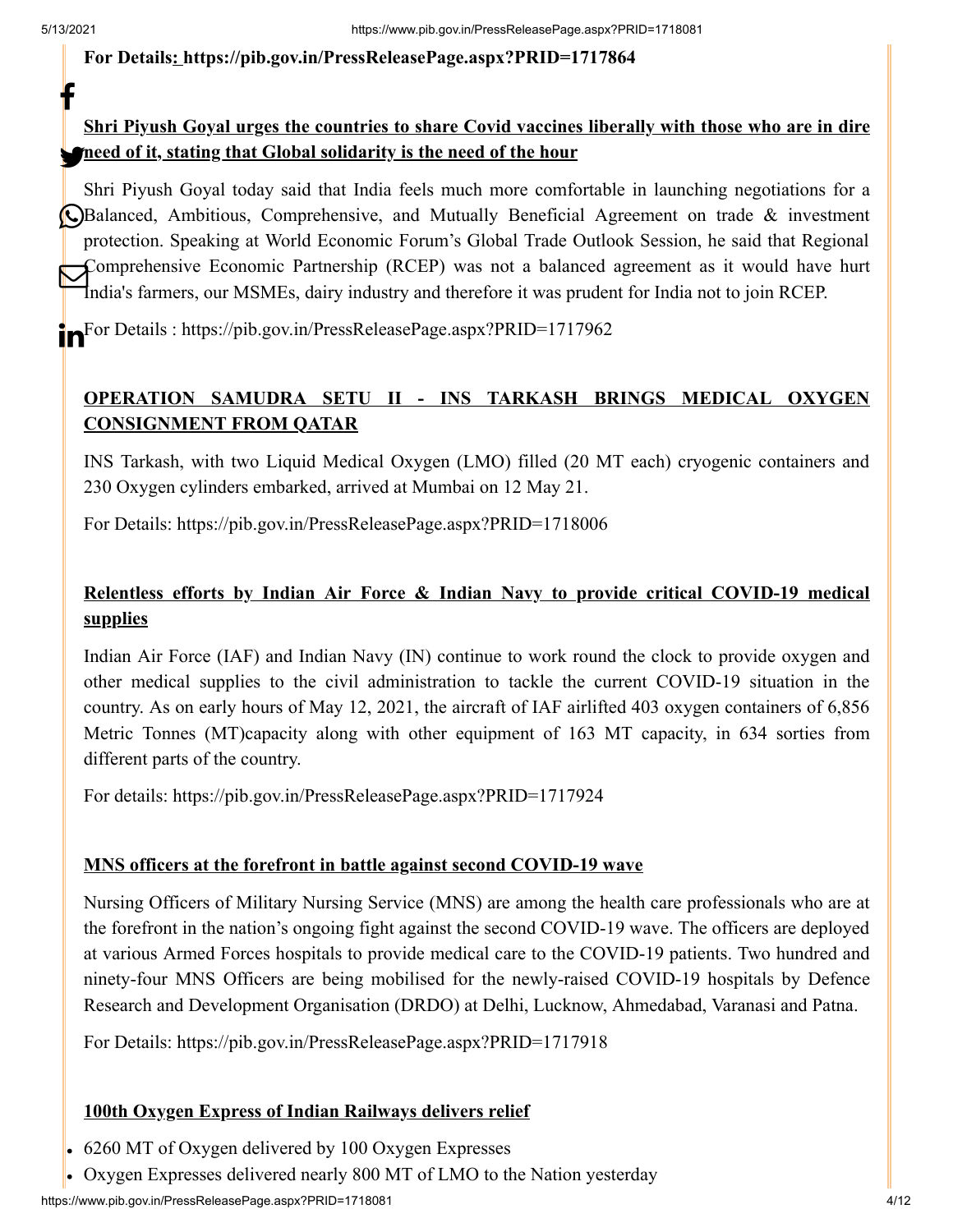M

<u>in</u>

- Oxygen relief by Oxygen Expresses reaches Uttarakhand, Karnataka, Maharashtra, MP, Haryana,
- Telangana, Rajasthan, Delhi & UP
- First Oxygen Expresses for Dehradun and Pune reach yesterday night with 120 MT & 55 MT of Medical Oxygen respectively
- 407 MT has been offloaded in Maharashtra, nearly 1680 MT in UP, 360 MT in MP, 939 MT in Haryana, 123 MT in Telangana, 40 MT in Rajasthan, 120 MT in Karnataka and more than 2404 MT in Delhi

For Details: <https://pib.gov.in/PressReleasePage.aspx?PRID=1717954>

#### **IMPORTANT TWEETS**

WHO does not identify viruses or variants with names of countries they are first reported from. We refer to them by their scientific names and request all to do the same for consistency. [@PTI\\_News](https://twitter.com/PTI_News?ref_src=twsrc%5Etfw) [@PIB\\_India](https://twitter.com/PIB_India?ref_src=twsrc%5Etfw) [@ANI](https://twitter.com/ANI?ref_src=twsrc%5Etfw) [@timesofindia](https://twitter.com/timesofindia?ref_src=twsrc%5Etfw) [@htTweets](https://twitter.com/htTweets?ref_src=twsrc%5Etfw) [@IndianExpress](https://twitter.com/IndianExpress?ref_src=twsrc%5Etfw) [@the\\_hindu](https://twitter.com/the_hindu?ref_src=twsrc%5Etfw) [@MoHFW\\_INDIA](https://twitter.com/MoHFW_INDIA?ref_src=twsrc%5Etfw)

— WHO South-East Asia (@WHOSEARO) [May 12, 2021](https://twitter.com/WHOSEARO/status/1392396456774955014?ref_src=twsrc%5Etfw)

Some visuals of the airlift from Singapore.[@HMOIndia](https://twitter.com/HMOIndia?ref_src=twsrc%5Etfw) [@IAF\\_MCC](https://twitter.com/IAF_MCC?ref_src=twsrc%5Etfw) [@PIB\\_India](https://twitter.com/PIB_India?ref_src=twsrc%5Etfw) [@DDNewslive](https://twitter.com/DDNewslive?ref_src=twsrc%5Etfw) [@airnewsalerts](https://twitter.com/airnewsalerts?ref_src=twsrc%5Etfw) [pic.twitter.com/vy2pjxlCMl](https://t.co/vy2pjxlCMl)

— Spokesperson, Ministry of Home Affairs (@PIBHomeAffairs) [May 12, 2021](https://twitter.com/PIBHomeAffairs/status/1392462347009093638?ref_src=twsrc%5Etfw)

Another Swift Airlift !!

IL-76 with 3 cryogenic oxygen containers from Singapore enroute today for Panagarh Airbase. MHA is part of co-ord efforts with IAF, to increase container capacity needed for transporting Oxygen to Covid-19 hospitals. [pic.twitter.com/nYFS48lawx](https://t.co/nYFS48lawx)

— Spokesperson, Ministry of Home Affairs (@PIBHomeAffairs) [May 12, 2021](https://twitter.com/PIBHomeAffairs/status/1392461116559691777?ref_src=twsrc%5Etfw)

The one who cares and nurses us to recovery, sometimes like a mother, at times like an elder 'sister'. My deep gratitude and kudos to the spirit of all the nurses who are the primary caretaker especially during these [#COVID19](https://twitter.com/hashtag/COVID19?src=hash&ref_src=twsrc%5Etfw) times. Thank You "Sister"  $\mathcal{N}$ [#InternationalNursesDay](https://twitter.com/hashtag/InternationalNursesDay?src=hash&ref_src=twsrc%5Etfw) [pic.twitter.com/mL15LaP4fw](https://t.co/mL15LaP4fw)

— Prakash Javadekar (@PrakashJavdekar) [May 12, 2021](https://twitter.com/PrakashJavdekar/status/1392384030763458562?ref_src=twsrc%5Etfw)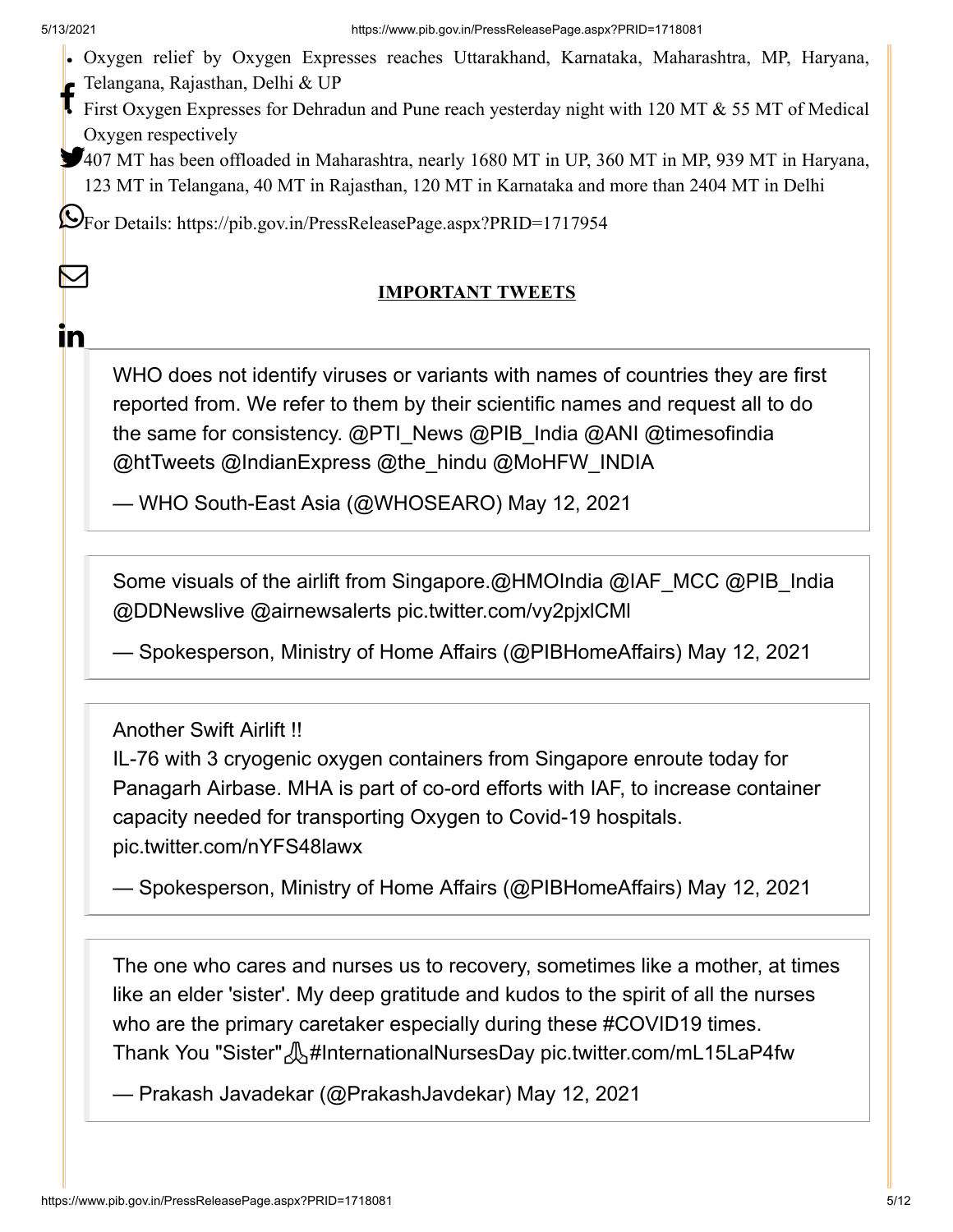#### **INPUTS FROM PIB FIELD OFFICES**

**Maharashtra:** After the state government's directive to divert all Covaxin stocks intended for the age group of 18 to 44 to the second dose of vaccination for those aged above 45, the Brihanmumbai Municipal Corporation (BMC) said it would continue to vaccinate the younger age group with Covishield. The BMC is likely to reserve a couple of days in the coming week only for second dose vaccinations.Maharashtra's oxygen model is being appreciated at national level. State administration is following this model from mid-April and as a result, state has sufficient oxygen for medical use.

**Gujarat:** Gujarat government on Tuesday extended the night curfew in 36 cities of the state. The night **P**curfew, which is in place from 8 pm to 6 am in 36 cities of Gujarat has been extended by another week till 18 May.Gujarat recorded 10,990 new cases of COVID-19 yesterday. According to the state health department, 15,198 patients recovered during the last 24 hours and were discharged from the hospitals. Maximum 3059 new cases were reported from Ahmedabad, while Surat recorded 790 new cases. Meanwhile, nearly 37,00,000 lakh persons have taken the second dose of Vaccine till now. 2,18,513 persons were vaccinated in the state yesterday.

**Rajasthan:** The dip in daily Covid-19 infections continued for a second consecutive day on Tuesday after the state reported 16,080 cases for the day. This stood at 16,487 and 17,921 cases on the two previous days. However, the number of daily deaths rose to 169, the highest for single day fatalities reported in the state. Also, active cases continued to rise and have reached 2,05,730 now.The State Government on Tuesday fixed the package fees for treatment of Covid patients admitted to private hospitals.In a bid to streamline the process of admitting Covid patients in hospitals, the medical and health department has issued a single helpline number, 181, for enquiries related to Covid from citizens across the state and asked state and district level war rooms to arrange ambulances and hospital admissions for serious patients.

**Madhya Pradesh**: Madhya Pradesh on Tuesday reported 9,754 fresh Covid-19 cases and 94 fatalities, taking the tally of infections to 6,91,232 and the toll to 6,595. A total of 9,517 patients were discharged from hospitals in the last 24 hours, taking the count of recoveries in Madhya Pradesh to 5,73,271.The state government has decided to build a COVID-19 hospital at its Justice Tankha Memorial Special School to incorporate the rising number of infected patients. The COVID-19 isolation hospital will have 40 beds which will admit the infected patients beyond the scope of home-isolation.

**Chhattisgarh:** Second wave of COVID-19 pandemic in Chhattisgarh is now on the downward slope. The rate of infection has significantly declined and the number of deaths due to COVID has also decreased. The availability of oxygen and beds in the hospitals of the state has also been increased, and the vaccination drive for every category is being conducted at an expedited pace. Chhattisgarh currently has a total of 31,295 beds in the dedicated COVID Hospital and COVID Care Centers - 2,953 ICUs, 1 570 HDUs and 9,954 oxygenated beds. And presently, 11,719 general beds, 6 thousand 284 oxygen beds, 684 HDUs, 783 ICUs and 297 ventilators are vacant.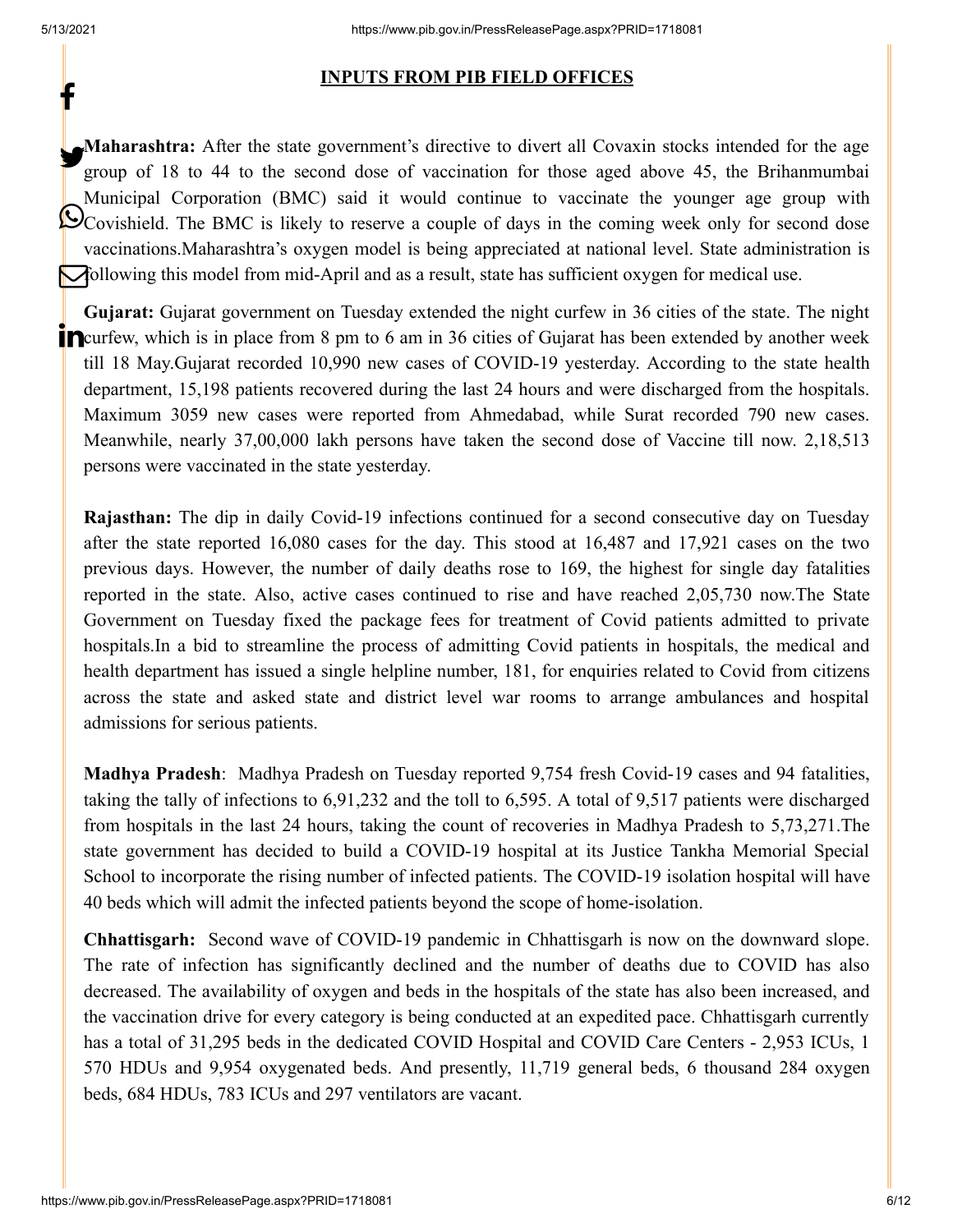**Goa**: Goa Government is planning to introduce Dura cylinders to be installed to augment Goa Medical College's oxygen supply. Each one of these cylinders has a capacity of at least 28 jumbo cylinders as they are filled with LMO instead of pressurised gas. Goa govt High Court today waived off the requirement of Covid negative certificate for two drivers and one helper per goods vehicle entering the State until further orders. However, such persons will have to scanned by thermal gun to ascertain if they are displaying any symptoms. If they show symptoms, they will have to be denied permission to enter Goa. f

**Kerala:**Lockdown guidelines have been revised in the state. The government has also mandated an **RTPCR** negative certificate for people entering Kerala from other states. The Negative report should not be older than 72 hours. In view of the Eid-ul-Fitr, meat shops have been permitted to function up to 10 pm for home delivery. Banks and other financial firms will remain closed on Saturday. The government plans to appoint all government employees and teachers living within the local body for Covid prevention activities, in that particular area. This follows the rapid surge in Covid infections. Kerala reported 37,290 new Covid cases on Tuesday. Presently, there are 4,23,957 active cases. TPR is 26.77%. Death toll has risen to 5,958. Meanwhile, a total of 81,72,453 people have taken vaccine so far in the state. Out of this 62,49,949 have taken first dose and 19,22,504 people second dose.

**Tamil Nadu:** TN Chief Minister M.K. Stalin on Wednesday announced Rs 25 lakh compensation to the families of 43 doctors who had lost their lives while on Covid-19 patient treatment duty. Stalin also announced incentives to those medical service personnel who were involved in treatment of Covid-19 patients. Following a meeting with industrialists and traders, on Sunday, the government, on Tuesday, announced a series of sops, including Rs 280 crore allotment to the MSME sector. The government on Tuesday announced relaxations in the functioning of fruit shops and stores selling Indian medicines. Tamil Nadu reported 29,272 more Covid cases on Tuesday, taking the total so far to 14,38,509. The number of deaths also continues to climb with 298 deaths. The tally now stands at 16,178. The State carried out 79,929 vaccinations on Tuesday. Till date 66,61,775 have been vaccinated across the State, of which 49,02,595 received first dose and 17,59,180 received second dose.

**Karnataka:**As per the State Government bulletin released for 11-05-2021, New Cases Reported: 39510; Total Active Cases: 587452; New Covid Deaths: 480; Total Covid Deaths: 19852. Around 1,26,806 were vaccinated yesterday with a total of 1,07,59,572 have been vaccinated in the state till now. The first Oxygen Express train carrying 120 tonnes of liquid medical oxygen container from Jamshedpur, Jharkhand, arrived at the Whitefield ICD depot in the city on Tuesday. The government has decided to buy two-crore covid vaccine through a global tender to meet the growing vaccine demand in the state.

**Andhra Pradesh:**The state reported 20,345 new Covid-19 cases after testing 86,878 samples with 108 deaths, while 14,502 got discharged during the last 24 hours. A total of 73,40,481 doses of Covid vaccine have been administered in the state as on yesterday, which include 53,28,552 first doses and 20,11,929 second doses. Chief Minister YS Jagan Mohan Reddy on Tuesday wrote a letter to Prime Minister Narendra Modi over oxygen allocations and supply of vaccines. He also urged the Centre for transfer of technology in order to increase the production capacity of Bharat Biotech's Covaxin as the technology transfer is essential to produce 'large quantities' of vaccine. Post Ruia Hospital incident, the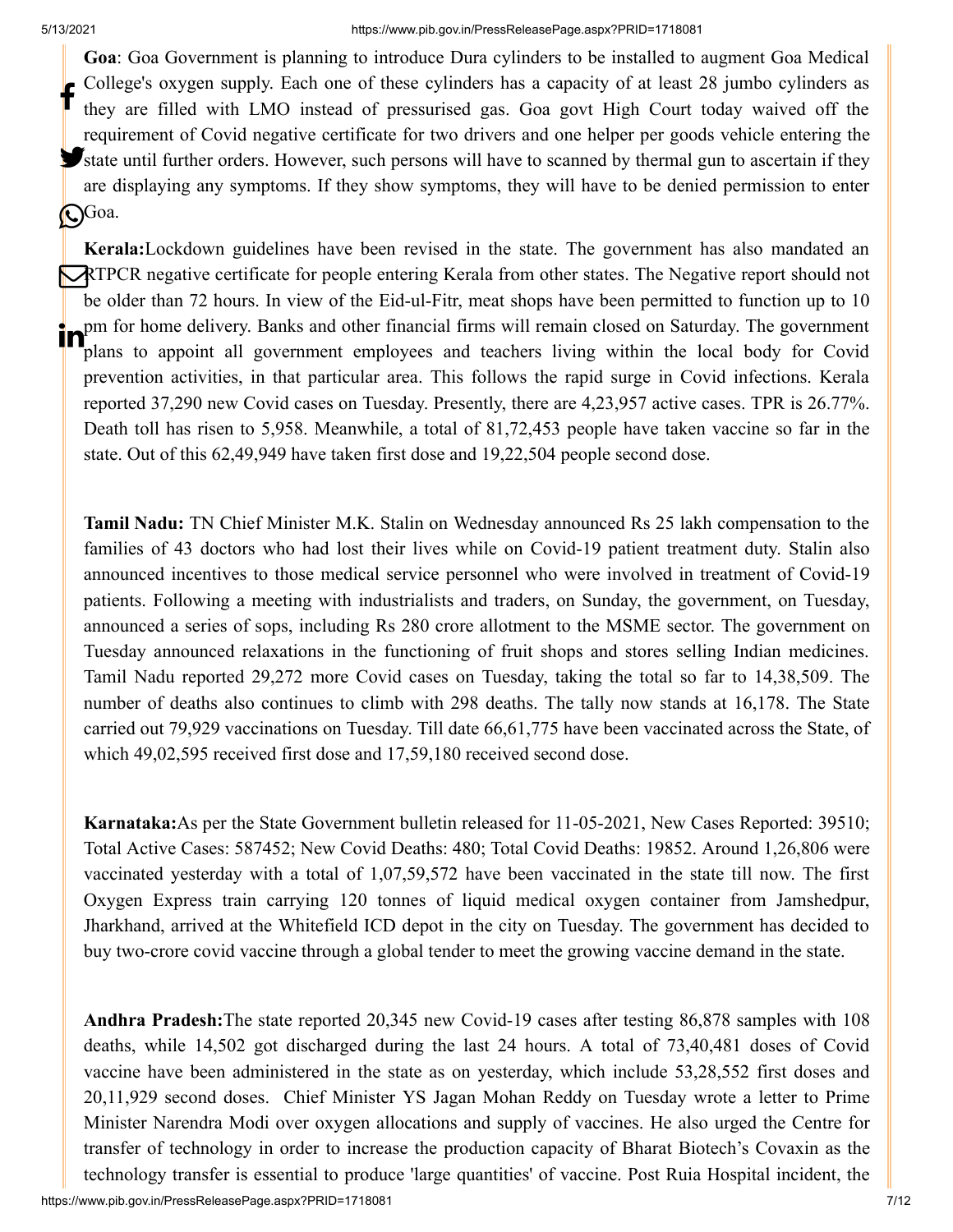$(\cup)$ 

Chief Minister instructed district collectors to set up oxygen war rooms in the districts along with SOS service for immediate action when an emergency arises. The State government also had appointed three senior IAS officials to coordinate with neighbouring states to ensure timely supply of liquid medical oxygen. Principal Secretary (Health) Anil Kumar Singhal informed that the government will ensure Supply of Remdesivir injections adding that 22,399 vials were available in various government hospitals in the state. f

**Telangana:**The State Government has decided to impose lockdown in the state for 10 days beginning  $\bigotimes$  oday. It also decided to invite global tenders for procurement of Covid-19 vaccines. As many as 4,801 new Covid-19 infections and 32 fatalities were reported in the state yesterday (Tuesday) taking the **in** cumulative number of deaths to 2,803 and the total caseload to 5,06,988. A total of 7,430 individuals have recovered yesterday with a recovery rate of 87.58 per cent. The number of Active Cases in the State now stands at 60,136.

**Punjab**: The total number of patients tested Positive is 459268. Number of active cases is 76856. Total Deaths reported is 10918. Total COVID-19 Vaccinated with 1st dose (Healthcare + Frontline Workers) is 793017. Total COVID-19 Vaccinated with 2nd dose (Healthcare + Frontline Workers) is 232643. Total above 45 Vaccinated with 1st dose is 2551747. Total above 45 Vaccinated with 2nd dose is 405763.

**Haryana**: Total Number of Samples found positive till date is 640252. Total active COVID-19 patients are 108997. Number of deaths is 5910. Cumulative number of people vaccinated till date is 4593822.

**Chandigarh**: Total Lab confirmed COVID-19 cases are 51857. Total number of Active Cases is 8625. Total number of COVID-19 deaths till date is 585.

**Himachal Pradesh**: Total number of patients tested COVID positive till date is 140759. Total number of Active Cases is 36232. Total deaths reported till date is 1989.

**Assam:** A total of 6,258 COVID-19 positive cases were detected in Assam out of 68,572 tests with a positivity rate of 9.13% on Tuesday. Kamrup(M) has registered 1585 cases. 85 deaths have been registered. These are the highest single-day fatalities so far.A study by RMRC-Lahowal has found that the Indian variant B.1.617 of Covid-19, popularly known as the 'double mutant' strain, was spreading fast in Assam. While taking stock of the covid-19 situation in the state, CM of Assam Himanta Biswa Sarma emphasised stricter covid restrictions to arrest the rising cases of Coronavirus in Assam.The chief minister has directed for ensuring strict enforcement of restrictions to bring down positivity rate in the state. The Government of Japan and United Nations Development Programme (UNDP) India have partnered to provide oxygen generation plants to the North Eastern Region in India.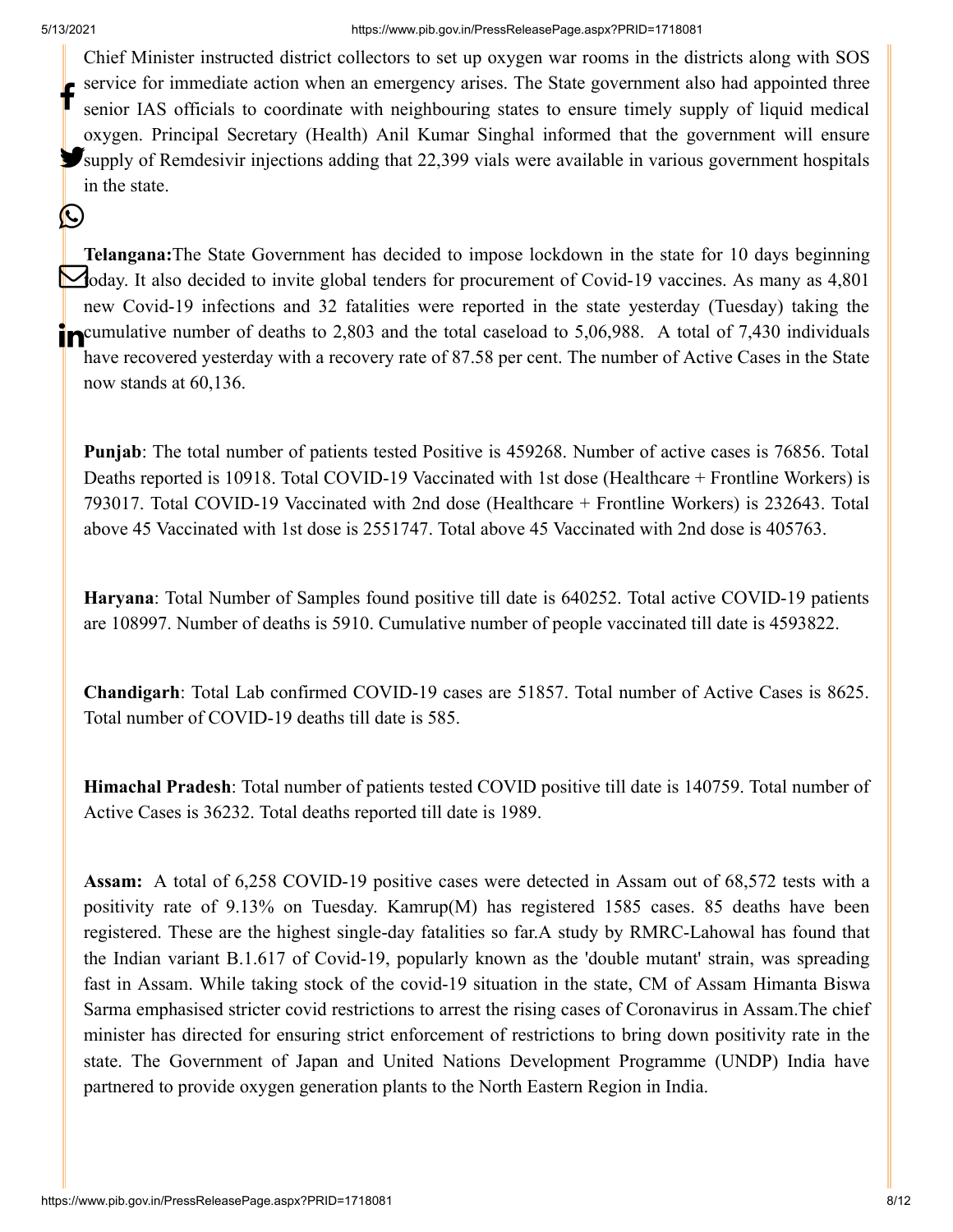**Manipur**::Manipur logged record 20 fatalities due to COVID-19, with 592 new positive cases. COVID-19 vaccination for Manipur journalists began in Imphal.

As per the latest updates, the cumulative number of people who have been vaccinated in the state reached 2,75,880. f y.

**Meghalaya:**Meghalaya on Tuesday reported nine more COVID-19 deaths in addition to a record high of Alle provides a record means of the state of the state from the more COVID-19 deaths in addition to a record mgn of 450 new cases. DHS (MI), Dr Aman War informed that the total number of deaths in the state from the viral infection has gone upto 242 while the total number of active cases has shot up to 3,297. M

**Sikkim**:8 more succumb to Covid, Sikkim's toll reaches 177: Meanwhile, Sikkim's tally of confirmed **COVID-19** crossed the 10,000-mark and now stands at 10,165 with 241 new cases of novel coronavirus reported in the last 24 hours.Vaccination for 18+ to begin 16 May.

**Tripura:** In Tripura 11 death and 466 infections and 137 recoveries in last 24 hours. Ward number 5 and 46 of Agartala Municipal Corporation areas are likely to declared as Contaminated Zone.

**Nagaland:**Nagaland govt has imposed total lockdown in entire state from May 14 to May 21. The decision came amidst demands by CSOs to impose total lockdown in the state in view of the Covid surge and fatalities.Nagaland reported 269 new Covid cases and 5 deaths on Tuesday. Oxygen generation plant installed at Naga Health Authority, Kohima. Plant will become functional once the samples sent to a Delhi lab for testing gets approval.

#### **PIB FACT CHECK**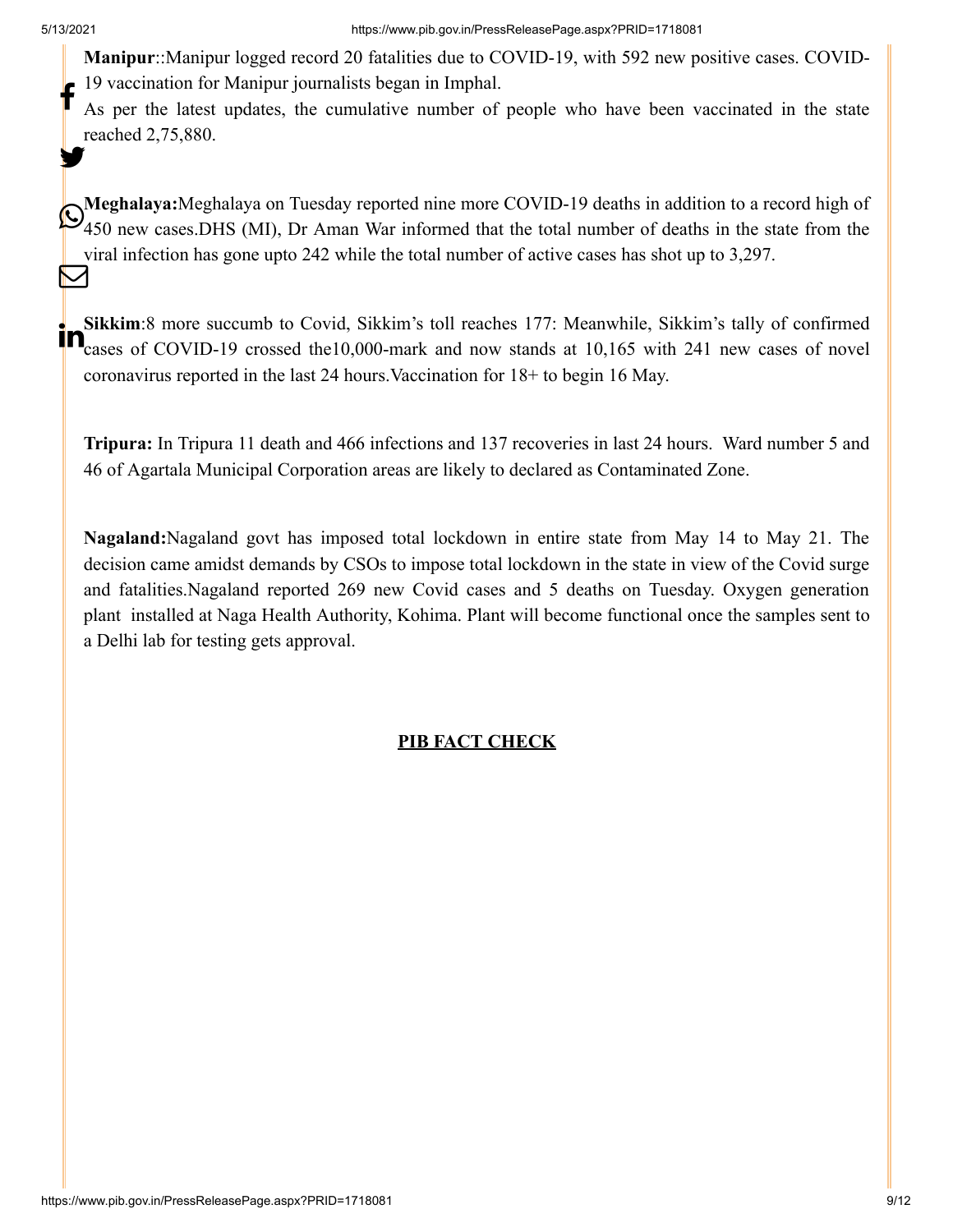y.

 $\circledcirc$ 

 $\color{red} \bm \nabla$ 

in



 $\ddot{z}$ 



Shashi Tharoor @ShashiTharoor

Disturbed to receive reports of a deteriorating #COVID situation in the Andamans, stories of 4-5 deaths daily at the GB Pant Hospital, figures of cases& deaths allegedly suppressed, no testing even of symptomatic cases, only 50 ventiletors for lakh people. Media **CITY SUE** 8:09 PM · 10 May 21 · TWIP

# #PIBFactCheck



Send us your queries here +918799711259 socialmedia@pib.gov.in

**Follow us on social media!** O @PIBFactCheck @/PIBFactCheck @/PIBFactCheck

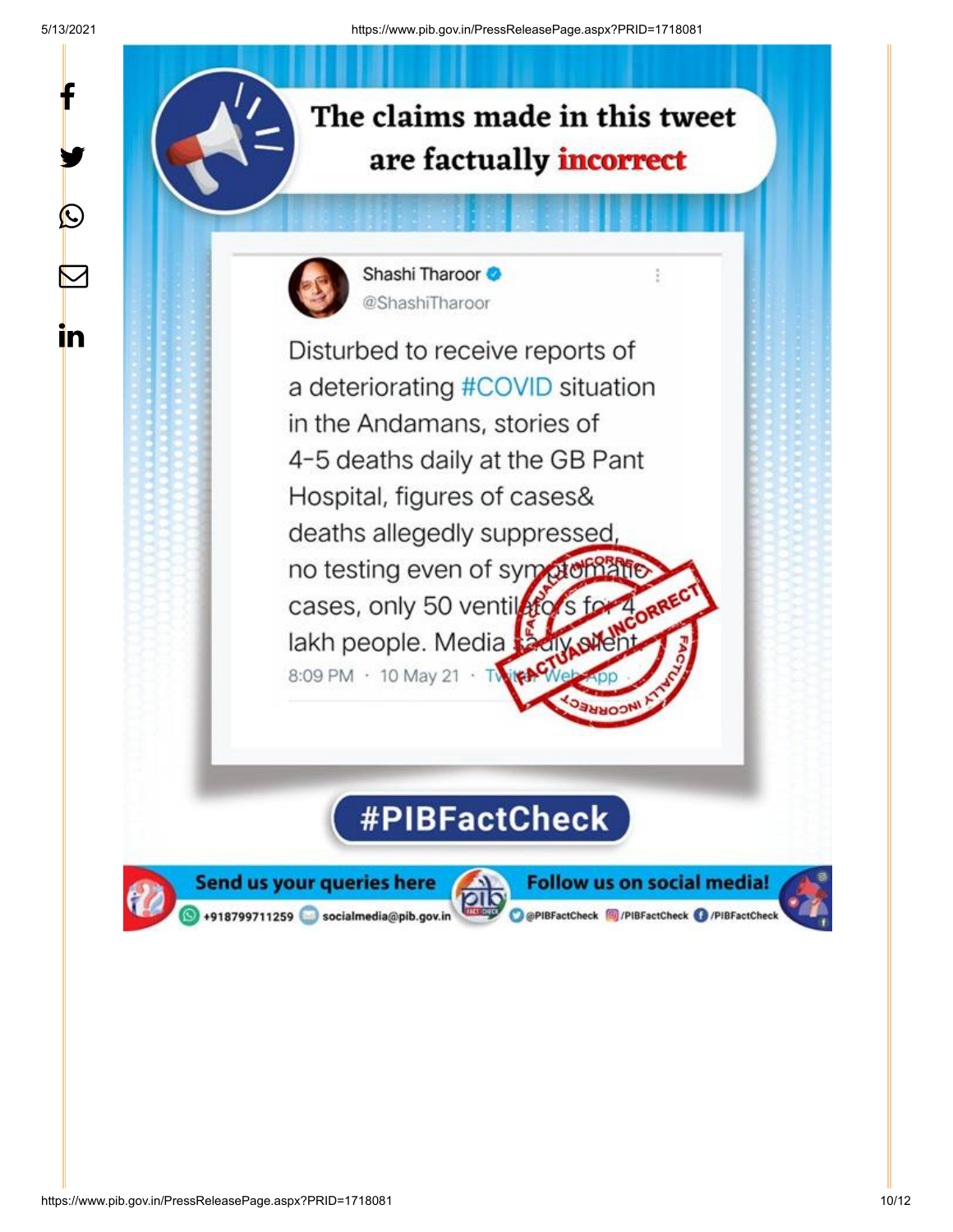y.

 $\bigcirc$ 

 $\color{red} \boxtimes$ 

in

# NO SUCH SUGGESTION WAS OFFERED **BY THE HEALTH MINISTER**



Kaushik Vaidya @KaushikVaidya

Maharashtra Health Minister @rajeshtope11 says @drharshvardhan told him "we are lack stock to able to supply 2nd dose of #CovidVaccine to people the state. If you have stock for that can be repurpose , please.  $SO."$ 

Tope says @CMOMah approved the proposal.

# **#PIBFactCheck**

Send us your queries here +918799711259 socialmedia@pib.gov.in



**Follow us on social media!** @PIBFactCheck @/PIBFactCheck @/PIBFactCheck